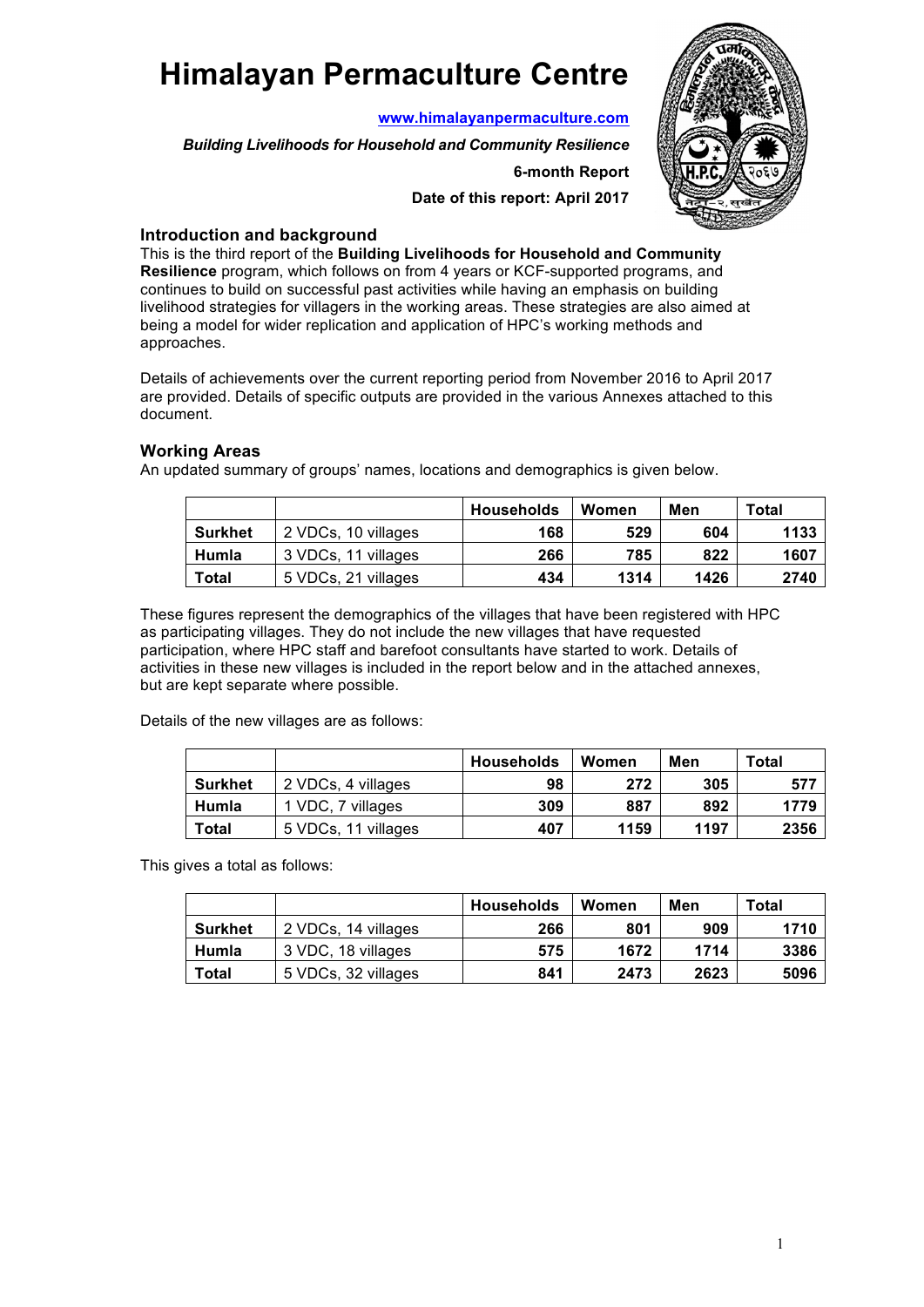## **1. FOOD SECURITY PROGRAM**

**Food Security** is a key objective of HPC's program, through proactive use of the 3 resource centres in Surkhet, Humla and Kathmandu for demonstration and training purposes, as well as farmers' own demonstrations in their villages established or initiated during earlier programs. HPC provides materials to new groups, and stakeholders are trained in a range of techniques from stove-building, kitchen gardening and fruit tree grafting to micro-credit fund and forest management. The project also focuses on livestock improvement through provision of improved breeds and training in basic animal health and disease prevention. Introduced livestock is part of an overall breed improvement objective and participating farmers are expected to provide offspring for distribution. Small-scale irrigation from local water sources through sprinkler irrigation helps to increase productivity of kitchen gardens, orchards and staple grain.

#### **1.1 Resource Centers (RCs)**

#### **RC production – Surkhet & Humla**

At the 1700m altitude **Surkhet RC** in Baragaun village, establishment started in 2010 with the acquisition of an acre of land and building of the farmhouse. Over **170kg of vegetables** have been harvested from the terraces amongst agroforestry systems that have yielded nearly **800kg of fodder** (from mulberry, napier grass and Broom grass) and **130kg of firewood** over the past 6 months, while in new fodder grass planting over 300 new lemon grass, comfrey and napier grass seedlings have been established and **5 grafted fruit trees** (pear and cardamom) have been planted, along with **16 medicinal herbs** including Aloe vera, Mints and other local varieties. A further **77 new fruit trees** have been grafted in the RCs fruit nurseries. In December Surkhet's first flexi-biogas demonstration was installed by Kenyan expert Dominic at Baragaun RC.

At the **Humla RC** (2300m) in Dapka village of Madana VDC, **19 grafted fruit trees** and various multi-purpose trees and shrubs have been established and over **1500kg of vegetables** and grains have been harvested, including potatoes, pumpkins, corn, garlic, cauliflower, cabbage, onion, tomato, mustard greens, aubergine, taro, daikon radish, onion, chilli, cucumber, carrot and coriander. From the nurseries **120 grafted plants and perennial shrubs and vegetables** and 34 fruit root stock have been distributed. A further 46 fruit trees have been grafted.

#### **Sunrise Farm**

Sunrise Farm (SF) on the outskirts of Kathmandu has continued to play its role at a contact hub for HPC in the capital as well as coordinating other related programs. The farm was seriously damaged the earthquake of April 2015 and a crowdfunder was successful in raising the amount needed to repair and rebuild the farm into an active demonstration and training hub once more. In November it hosted a Lime Stabilized Soil training led by UK experts Bee Rowan, Stafford Holmes and Qazafi from Pakistan. This looked at lime as a cement substitute which is breathable and has a much smaller carbon footprint. Demonstration plasters and structures were made. Lime plaster was then used on parts of the repaired farmhouse & buildings. In total 24 people from Nepal and several other countries, including 2 from HPC Surkhet attended the training, which was co-hosted by Natural building specialists Abari. Abari are partners in the Building Resilience Through Recovery (RTR) project, a response to the Earthquake of April 2015 co-funded by Lush UK (SLush Fund) and where 4 barefoot consultants (BCs) from HPC are currently working providing training and support to 2 villages in Nuwakot and Kavre districts near Kathmandu.

In December SF hosted Nepal's first training in flexi-biogas systems and one system was established at the farm. This program is supported by **IFAD** (International Fund for Agricultural Development, the Agriculture wing of FAO) who supported Kenyan flexi-biogas expert Dominc Wanjihia and technician Julius of Biogas International to travel to Nepal to install a total of 11 pilot systems around Kathmandu and in Surkhet and Dailekh districts, including HPC's RC at Baragaun and IFAD's ASHA program. IFAD will be responsible for monitoring the performance of the systems, which have been placed at different altitudes between 640-1940m. Although installed in the coldest time of year, by January all systems were starting to produce enough gas for an average of 3 hours cooking per day. More details are given below in **4.12**.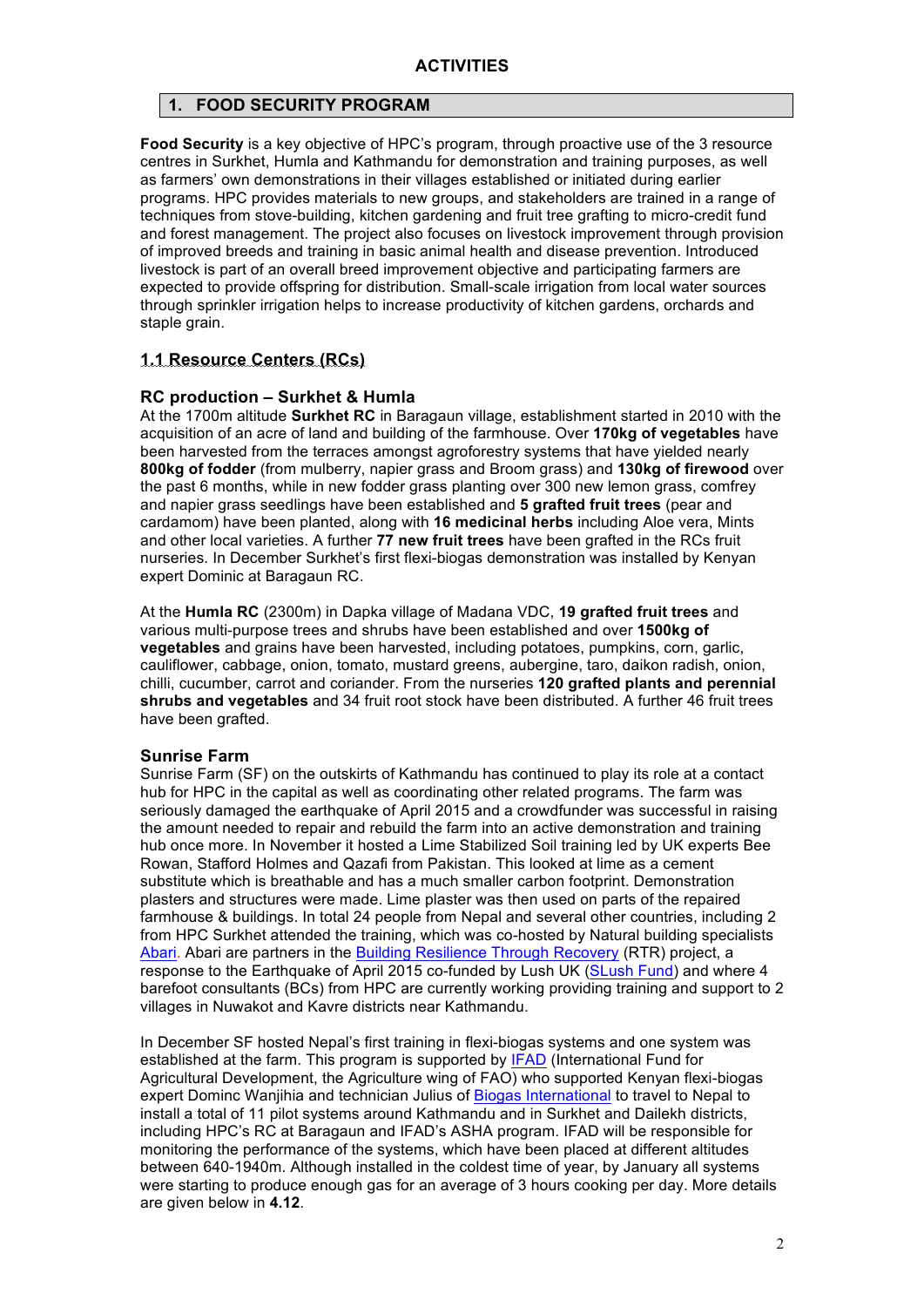During this reporting period there have been 37 day visitors to SF (18 Nepali, 19 non-Nepali) and 72 on farm stay (through WWOOFing, StayAway, Helpex, etc.)

On the farm meanwhile over 250kg of various vegetables and fruit have been recorded, including salads and greens, pulses, brassicas, guava, mulberry and coffee. In addition the farm cow has produced 4 litres per day of pure organic milk.

#### **1.2 Farmers' demonstrations**

HPC supplies various basic tools to farmers' groups enabling them to implement activities in their villages. These include grafting knives, secateurs, irrigation pipe, sprinklers and plastic for hot beds and small polytunnels.

As a result of demonstrations at the RCs and in farmers' fields and various training opportunities (see below 1.3), groups are involved in implementing various types of practical work in their houses and fields to increase household self reliance. A summary of all practical work carried out in the groups from November to April is as follows:

#### **Farmers making integrated demonstrations**

|                             | Nov 2016-April 2017 |                |              |  |
|-----------------------------|---------------------|----------------|--------------|--|
| <b>Practical Activities</b> | <b>Surkhet</b>      | Humla          | <b>Total</b> |  |
| No: households              |                     |                |              |  |
| implementing                | 363                 | 575            | 938          |  |
| House hygiene               | 260                 | 390            | 650          |  |
| Stove                       | 14                  | 396            | 410          |  |
| <b>Toilet</b>               | 26                  | 557            | 583          |  |
| Grinder                     | 260                 | 285            | 545          |  |
| Water pot                   | 244                 | 388            | 632          |  |
| Hay box                     | 11                  | 1              | 12           |  |
| Sweepings                   | 105                 | 235            | 340          |  |
| Waste water management      | 45                  | 381            | 426          |  |
| Plate/pot rack              | 111                 | 186            | 297          |  |
| Compost                     | 45                  | 7              | 52           |  |
| Fodder trough               | 1                   | 24             | 25           |  |
| Salt lick                   | 82                  | 52             | 134          |  |
| Kitchen garden/vegetables   | 208                 | 51             | 259          |  |
| Mulching                    | 18                  | 3              | 21           |  |
| Liquid manure               | 66                  | 26             | 92           |  |
| hot bed                     | 22                  | 34             | 56           |  |
| Leaf pots                   | 43                  | $\overline{2}$ | 45           |  |
| Home nursery                | 51                  | 0              | 51           |  |
| Fruit nursery               | 71                  | 71             | 142          |  |
| Air nursery                 | 14                  | 0              | 14           |  |
| Off season onions           | 5                   | 43             | 48           |  |
| Grafting                    | 34                  | 6              | 40           |  |
| <b>Budding</b>              | 0                   | 0              | 0            |  |
| Top grafting                | 21                  | 0              | 21           |  |
| Air layering                | 31                  | 0              | 31           |  |
| Pot irrigation              | 24                  | 43             | 67           |  |
| Orchard                     | 2                   | 89             | 91           |  |
| Agro-forestry               | 16                  | 8              | 24           |  |
| SRI                         | 27                  | 44             | 71           |  |
| Green manures               | 0                   | 0              | 0            |  |
| No till                     | 0                   | 0              | 0            |  |
| Bamboo cuttings             | 5                   | $\mathbf 0$    | 5            |  |
| Improved plough             | 265                 | 23             | 288          |  |
| <b>Fruit tree Pruning</b>   | 58                  | 210            | 268          |  |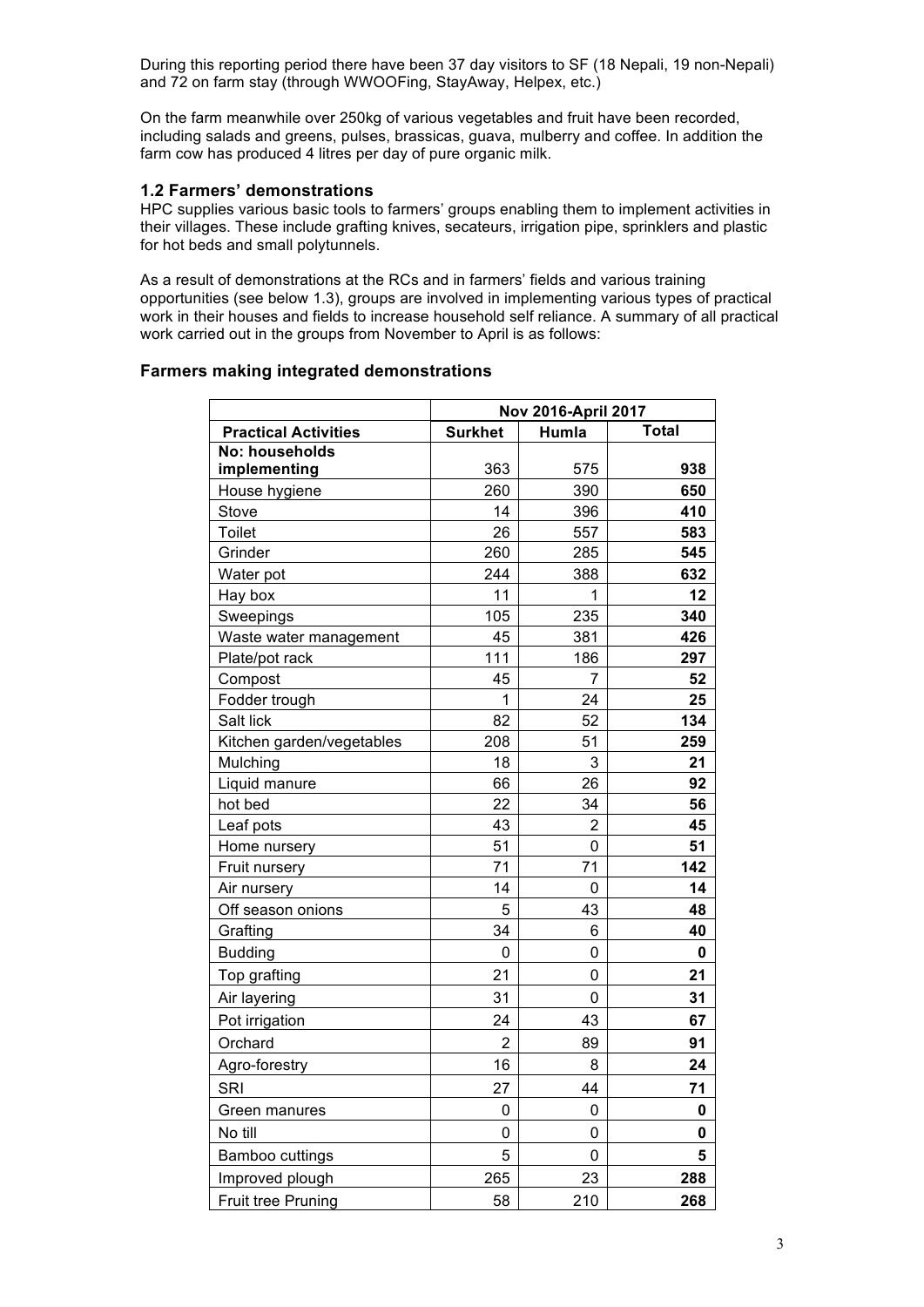| Greenhouse             |    | 18 | 18 |
|------------------------|----|----|----|
| Biomas compost         |    |    | 9  |
| Double digging         | 10 |    | 10 |
| Urine collection & use | 13 | 13 | 26 |
| Seed producation       |    | 18 | 18 |
| Fruit tree planting    |    | 16 |    |

Most of these activities are illustrated in the Farmers' Handbook, a key training tool used by HPC.

#### **Barefoot consultants**

HPC continues to facilitate the production of farmer-trainers, which it calls "barefoot consultants" (BCs) to be able to outreach to villages and programs outside of its project area. In addition to the activities of 13 BCs detailed in the previous report, a further 5 have been involved in training in new villages in Humla, and 3 BCs have started work outside of Surkhet. Of these 2 are on a 9-month consultancy in the remote villages of Linjo and Puru in Dhading district. Linjo was also seriously affected by the 2015 earthquake, and a program supported by KAAA is facilitating villagers in **85 households** to establish integrated apple orchards, with a target of **600 apple trees** plus a diverse mix of other fruit, nut and companion trees and shrubs. BCs here have been establishing the first fruit trees while also training villagers to grow their own trees through nursery establishment and grafting. Finally a BC has been seconded to another earthquake-affected village in Sindhupalchowk district, Gurun Gaun of Bhotenamang VDC, where **105 households** have been registered with the government for earthquake relief distribution.

#### **Fruit and multi-purpose tree production**

#### **Grafting fruit trees**

Over the winter season over 3700 fruit trees have been grafted in village nurseries of Surkhet and Humla, as follows:

| <b>Species</b> | Apple | Pear | Peach | Plum | Apricot | Walnut | Almond | Cherry | Total |
|----------------|-------|------|-------|------|---------|--------|--------|--------|-------|
| No:            | 840   | 414  | 583   | 500  | 327     | 405    | 563    | 55     | 3707  |

In addition over **500 fruit trees** have been "**top worked"** where improved varieties of pear, peach, plum, almond and cherry have been grafted onto wild root-stock growing around farmers' fields. A further **196 seedlings** of various citrus, guava, pomegranate, pear and plum have been produced by "air layering".

#### **Planting fruit trees and shrubs**

In Surkhet a total of **792 fruit trees and shrubs** have been planted over winter, and in Humla a total of **1358 fruit trees** have been distributed and planted. Plants include Cardamom, walnut, Kiwi fruit, plum, pear, sugar cane, peach, apricot, hazel, strawberry, lime, lemon, almond and apple.

#### **Agroforestry planting**

In addition to fruit, various multi-purpose trees and shrubs have been established in farmers' fields for fodder, fuelwood and biomas production as part of agro-forestry design. In Surkhet over **550** trees and shrubs have been planted, and in Humla **198** have been planted. Species include honey locust, bakaino (relative of Neem), comfrey, napier grass, broom grass, various *ficus* species, bamboo, and mulberry.

#### **Community Funds**

Each group collects a monthly sum from each member household towards a micro-credit scheme where loans are provided for local business start-up or domestic need. This reporting period's audit is summarised below:

|         | Loans given | <b>Expenses</b> | Cash   | <b>Total NRs</b> | GB£ eq. |
|---------|-------------|-----------------|--------|------------------|---------|
| Humla   | 127,860     | 5.693           | 33.399 | 166,952          | £1,285  |
| Surkhet | 1,168,795   | 50,812          | 26.706 | 1,246,313        | £9,590  |
| Total   | 1,296,655   | 56,505          | 60.105 | 1,413,265        | £10,875 |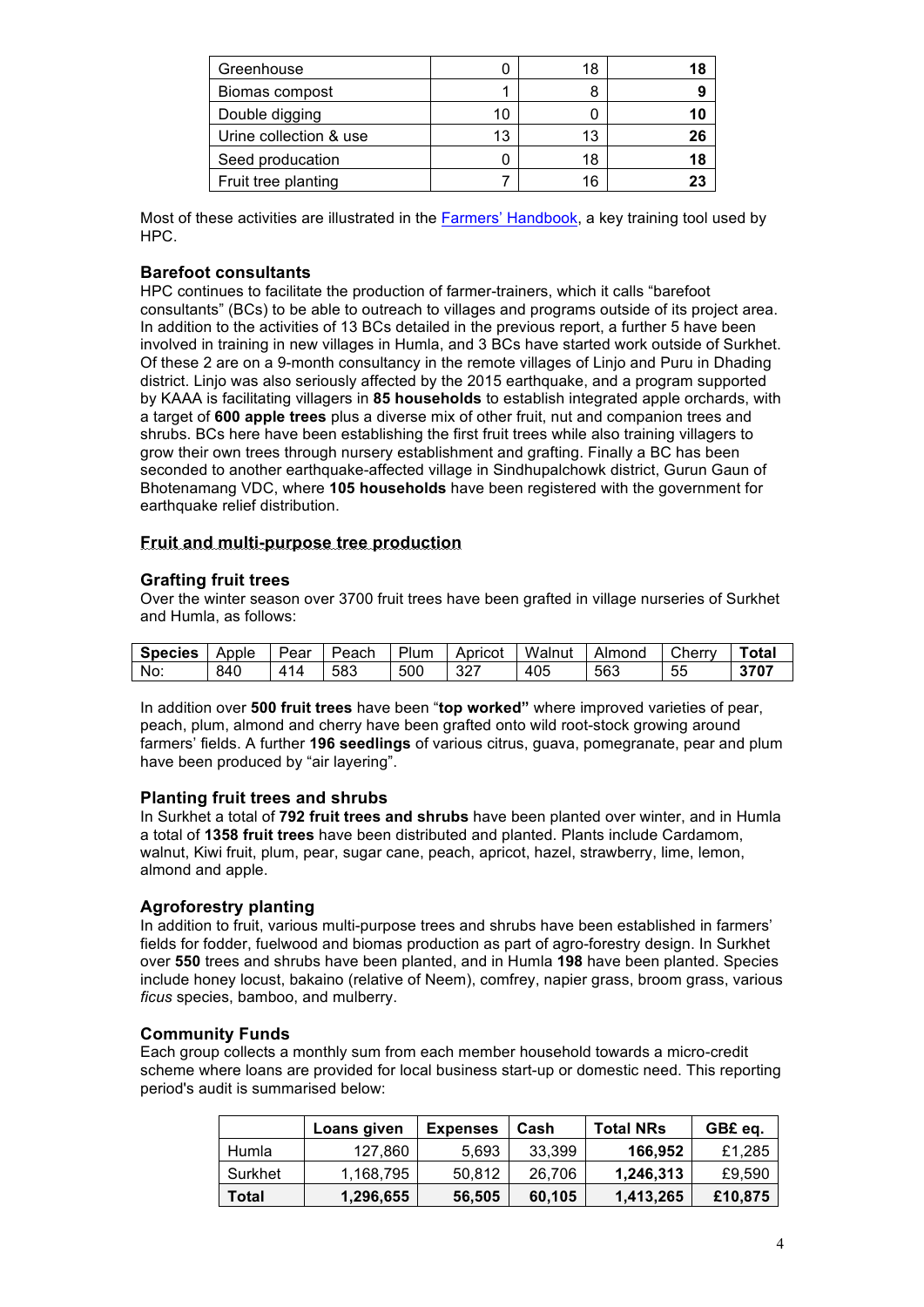Loans were dispensed to **184 households** (149 Surkhet and 35 Humla) for reasons including livestock purchase, school books, medical needs, marriage, business and domestic needs.

## **1.3 Farmers' Training**

Different formats of farmers' training have continued since the last reporting period. There are 3 main formats: residential 5-day farmers training held at the Resource Centres (RCs); mobile 3-day trainings held in the villages, and short single-topic trainings of 30 minutes to a few hours, which may be held at the RC or in the villages. Topics are decided depending on season and stakeholder needs. Mobile trainings may be general or for specific topics such as livestock health (see below 1.4) or women's health (see below 2.1).

A training summary is below:

|                                      |                         |      | <b>Participants</b> |     |       |
|--------------------------------------|-------------------------|------|---------------------|-----|-------|
| <b>Surkhet</b>                       | No:<br><b>Trainings</b> | Days | Women               | Men | Total |
| <b>Residential Farmers' Training</b> | 1                       | 5    | 6                   | 10  | 16    |
| Video training                       | 1                       | 5    | 1                   |     | 8     |
| <b>Technical Trainings</b>           | 19                      |      | 37                  | 58  | 95    |
| Gender training                      | 1                       | 5    | 5                   | 9   | 14    |
| Mobile Farmers' Training             | 4                       | 12   | 20                  | 56  | 76    |
| <b>Total</b>                         | 26                      | 34   | 69                  | 140 | 209   |
| Humla                                |                         |      |                     |     |       |
| Residential Farmers' Training        | 1                       | 5    | 10                  | 14  | 24    |

| <b>Residential Farmers' Training</b> |    | 5  | 10  | 14  | 24  |
|--------------------------------------|----|----|-----|-----|-----|
| <b>Mobile Farmers' Training</b>      |    | 17 | 74  | 60  | 134 |
| <b>Technical Trainings</b>           | 36 | 21 | 153 | 172 | 325 |
| <b>Total</b>                         | 44 | 54 | 237 | 246 | 483 |
| <b>Total All Areas</b>               | 70 | 77 | 306 | 386 | 692 |

## **Slide and Film shows**

Slide and film shows have been shown to village groups using HPC's solar-charged picoprojectors. A total of **16 shows** have been provided to **100 women and 122 men**. Shows have included soil management, integrated pest management, green manures and orchards, and new videos produced by HPC themselves on seed saving, agro-forestry, liquid manure and women's health have also been shown.

## **1.4 Livestock**

HPC's Livestock program encompasses 3 main areas: farmers' training, stock treatment and provision of improved breeds. Training has been on-going as part of HPC's integrated farmers' training (5 days), as part of 3-day mobile training and as specialist 1 to 3 day courses. These courses are now largely taught by barefoot consultants that have been trained in livestock health.

In this period in Humla treatment for internal and external parasites and wounds have been provided to 305 livestock comprising bulls, cows, buffalo, sheep, goats and horses. A further 28 ox and goats have been castrated.

#### **Improved breeds of livestock**

In this reporting period a **bull buffalo** *(Rango)* has been provided to Dhakal Samaj Sudhar group in Gallabada village of Humla, and a **breeding male goat** each to Jana Jyoti group of Pakhapani and Namuna group of Neta village in Surkhet.

## **1.5 Irrigation**

HPC has been surveying villages for provision of gravity-fed irrigation systems, comprising collection by pipe of spring/stream water into plastic lined tanks, and gravity distribution again by pipe from the tanks to crop growing areas below the tanks. In this period 3 systems have been completed and 1 is still in process for a total of **57 households** comprising **161 female** and **184 male** beneficiaries, irrigating an area of over **16 hectares**. Villagers provide portering of pipe and materials and all labour involved to dig pipelines and tanks – in total **211 persondays** for the 3 systems so far.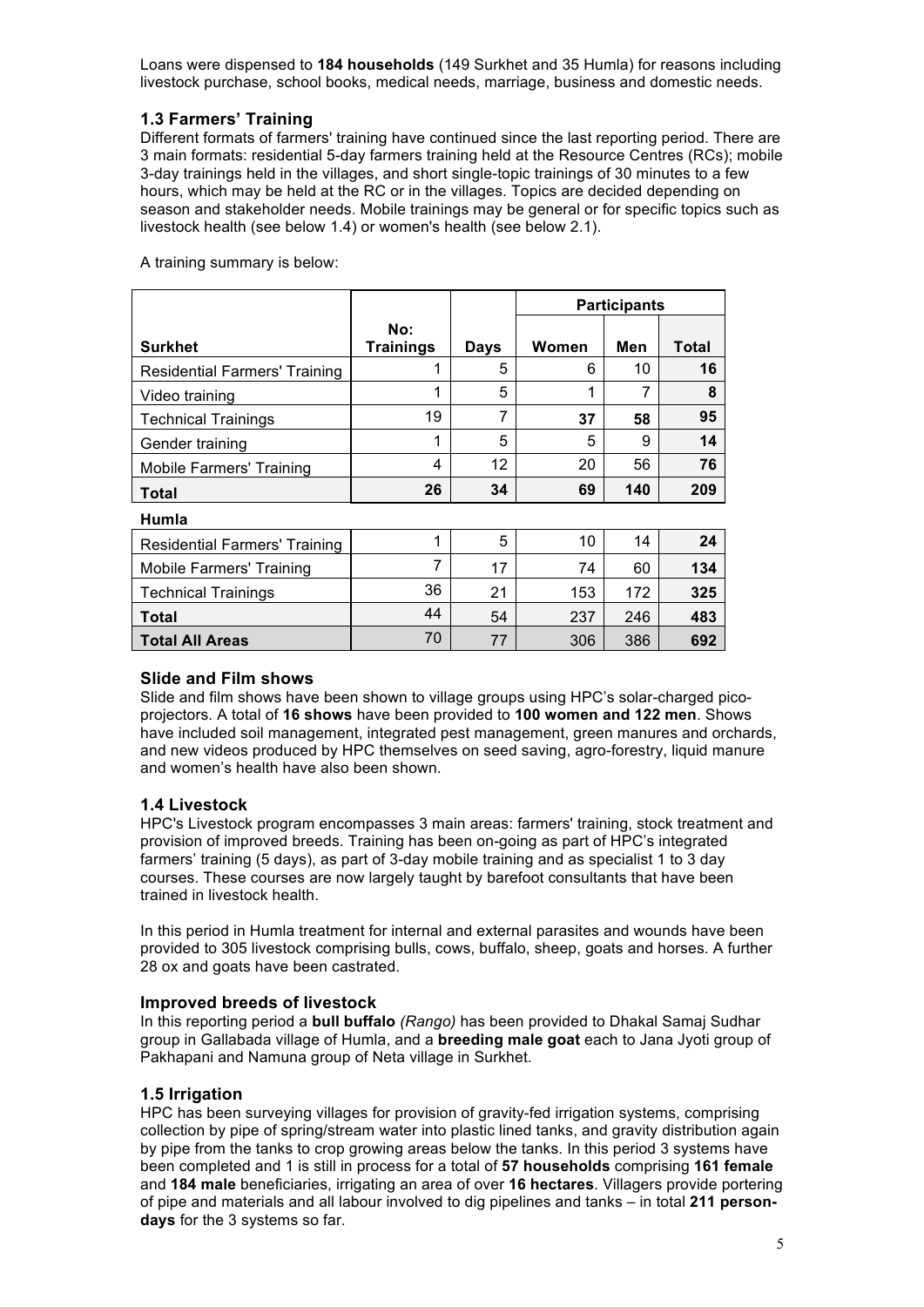## **1.6 Appropriate Technology**

In this program new technologies that aim to reduce labour/increase productivity are being acquired and tested by HPC's farmers. They include a foot-pedalled millet-hulling machine, a foot-pedalled rice/wheat thresher, 2 types of hand-operated maize huller, and a jab planter for planting maize and other large seeded crops through mulch.

To date **10 maize de-hullers** and **2 jab planters** have been supplied in Humla and are undergoing trials to test their efficacy.

# **2. HEALTH PROGRAM**

## **2.1 Women's Health Program (WHP)**

HPC's Women's Health Program works around 3 main activities: training, health camps and networking. Women's Health Training (WHT) takes place through residential 5-7 day trainings at the resource centres and mobile 3-day courses run in the villages. Short half to 1 day trainings and workshops are also provided.

Women's Health Camps (WHCs) have taken place each year in both districts and involve a trained team of specialists providing diagnosis, counselling, treatment and referral services as well as educational classes to attendees of the camps.

The Women's Health Network (WHN) involves meetings between women active in the trainings and camps where they discuss issues, develop strategies and plan events including the WHTs and WHCs

## **Women's Health Training (WHT)**

In Surkhet and Humla 6 Mobile Women's Health Trainings (3 days each) have been provided for a total of **184 women**. A full WHT was due to be held in Surkhet at Baragaun RC but was prevented temporarily due to the elections. It will now be provided in the next reporting period. Meanwhile, A 5-day **Gender training** has been provided for **5 women and 9 men**. Topics included:

- Gender differences between male and female physical and habitual
- Gender-related violence & its effects on family, community & development
- History of development: roots of gender & caste discrimination and violence against women (VAW)
- Child marriage, caste influences,
- Discrimination against menstruating women & girls and pre-& post-natal women
- Conflict resolution in communities routes of action at village/VDC level
- Laws and rights around gender discrimination and VAW
- Government strategies & programs to promote women's rights and prevent gender discrimination and VAW at national, district & VDC level
- Roles of community in advocacy
- Workplan for action by the group to hold further discussion and develop programs to make the work effective

A 3-day **Nutrition training** has also been provided for **25 women** from Surkhet groups, hosted by Hariyali group in Khalikharka, Rajena. Topics included

- Reasons for disease
- People's nutritional needs
- Benefits of Organic food
- Components of a balanced diet
- **Hygeine**

#### **Women's Health Camp (WHC)**

In this period a WHC was due to be held in Surkhet but due to local elections the authorities have not permitted this to be implemented (the excuse is that the camp will be run for political gain!). The authorities had also tried to prevent the WHT from running but staff and village representatives lobbied hard to be able to implement it.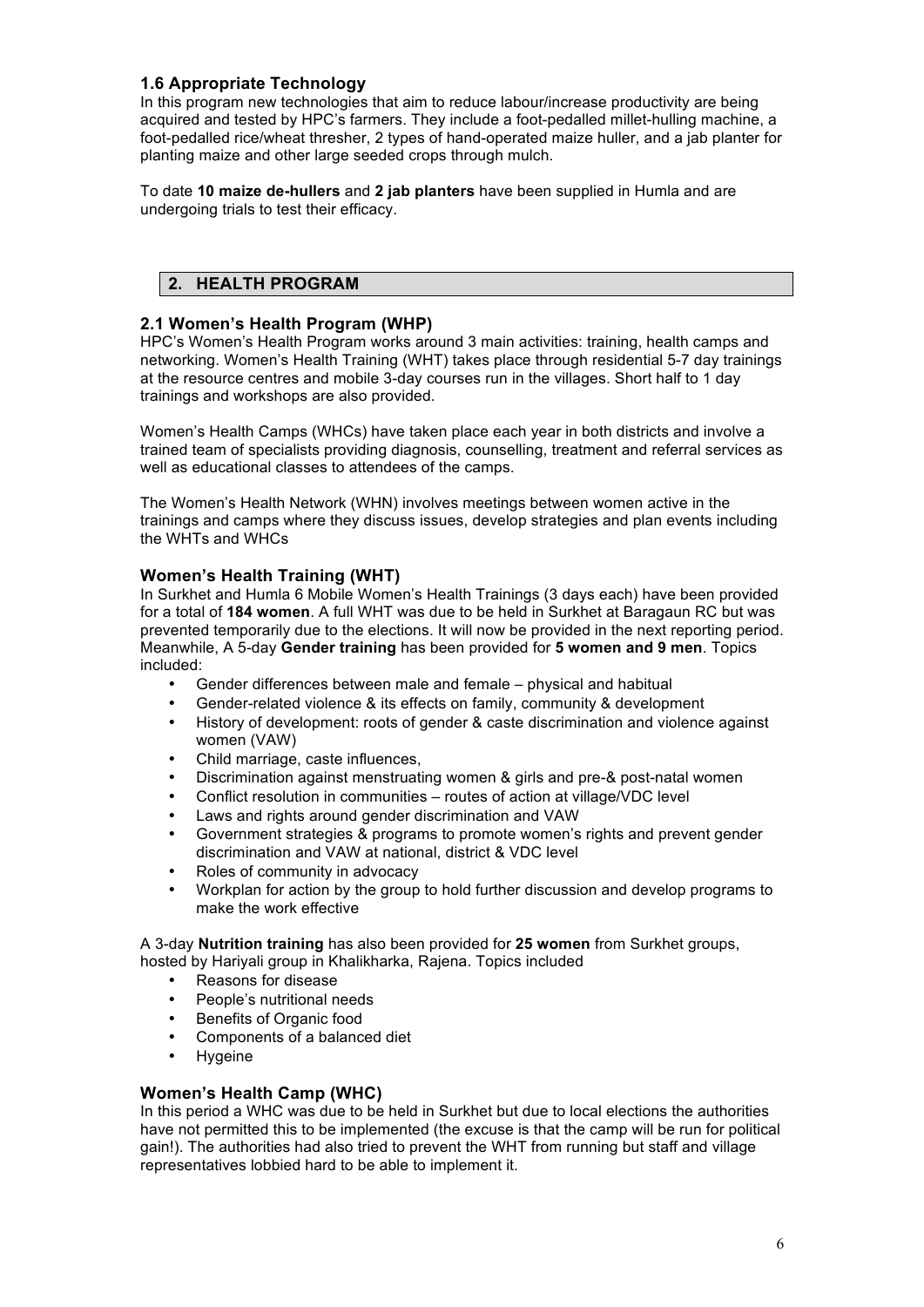## **Baragaun Health Post Support**

Meanwhile HPC has provided support to the local health post in Baragaun, with materials and infrastructure support. As a result the Health Post has been able to provide health services to **346** villagers (**189 female and 157 male**) for a range of issues from urinary tract infections and gastric ulcers to burns and skin parasites and pregnancy tests.

#### **Women's Health Network (WHN)**

WHN meetings have been held in Surkhet and Humla (2) for 14 and 23 women members respectively over the past 6 months. At the meetings the members review and plan activities and listen to stories of both achievements and challenges from the villages.

## **2.2 Drinking Water**

HPC has used its traditional method of non-cement tanks to capture springs before piping water through break tanks to tap stands in the villages. The drinking water is integrated with irrigation for nurseries and kitchen gardens from the tap stands, both through attaching pipe to the taps to run sprinklers, and through directing waste water by gravity to land adjacent to the tap stands.

In this period 5 drinking water systems have been constructed in Rajena VDC of Surkhet. The 5 systems have provided drinking water to a total of **50 households** comprising **133 female and 157 male beneficiaries**. In addition **615 livestock** (cow, buffalo and goat) have benefitted from the availability of water close to their stock pens.

Beneficiary villagers provide portering of pipe and materials and all labour involved to dig pipelines and build tap stands – in total **185 person-days** for the 5 systems have been contributed.

## **3. EDUCATION PROGRAM**

## **3.1 Practical Literacy Classes**

This activity involves running practical literacy classes in Humla and Surkhet. The PLCs combine Freirian literacy principles with HPCs unique collection of practical activities based on the Farmers' Handbook (FHB), an easy-to-read compendium of over 40 farmer-friendly methods to increase domestic household and farm productivity. PLC participants learn letters and words, and later sentences, that form topics from the FHB such as stove, nursery, toilet, hygiene, diet, fruit tree grafting, etc. At the same time as developing their literacy skills, they also apply the methods in their own houses and fields.

**Three PLCs** (1 in Surkhet and 2 in Humla) are currently in process. In total **76** villagers were enrolled in the PLCs **(73 women and 3 men).**

|              | women | men | total |
|--------------|-------|-----|-------|
| Surkhet      | 18    |     | 19    |
| Humla        | 55    | 2   | 57    |
| <b>Total</b> | 73    | 3   | 76    |

#### **3.2 Schools' Program**

HPC continues to provide infrastructure and curriculum support to schools in its working areas. In Surkhet, Pakhapani Primary school has had further support plastering remaining classrooms. Training has been provided to classes in personal hygiene, drip irrigation, sweepings pits and waste management/recycling as follows:

| Village             | Group           | Girls | <b>Boys</b> | Total |
|---------------------|-----------------|-------|-------------|-------|
| Khalikharka 6-Rajen | Hariyali Krishi | 15    | 18          | 33    |
| Khaltakura-3, Neta  | Jagaran Krishak | 28    |             | 32    |
| Subbatol-7, Rajena  | Jana Sahayogi   | 5     | 11          | 16    |
|                     | Total           | 48    | 33          | 81    |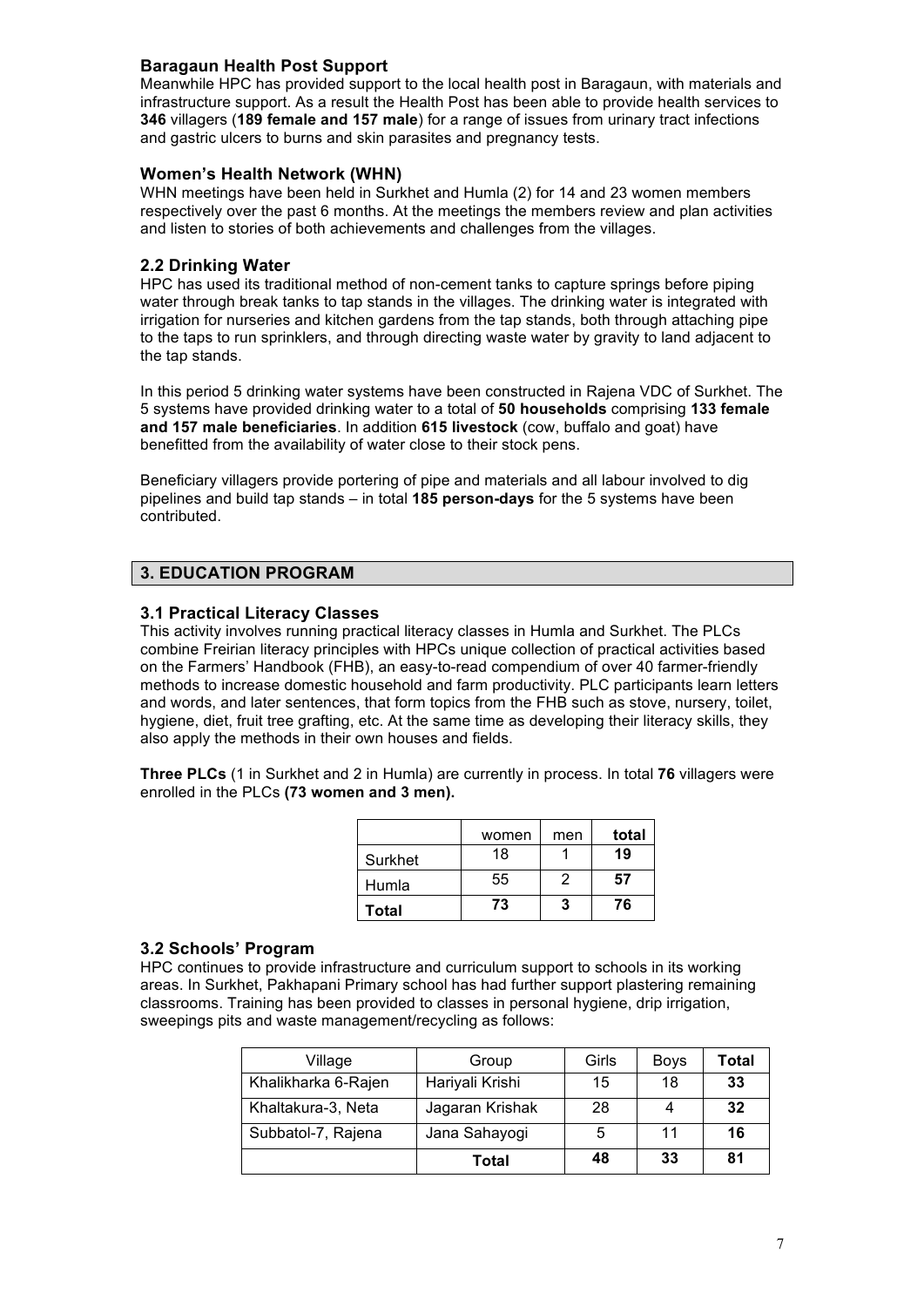## **3.3 Education materials**

In this period 24 types of educational posters have been produced for use in trainings, including about Fruit Nurseries, Integrated Orchards, Women's Health, Agro-forestry and Liquid Manures. A brochure about HPC has also been produced.

## **4. LIVELIHOODS PROGRAM**

#### **4.1 Beekeeping**

In the beekeeping program training has been provided to 2 groups on how to make improved beehives – one group on Newton hive and one group on Top-bar hive construction. A total of 31 farmers participated (27 men and 4 women), and 2 Newton hives and 9 Top-bar hives were constructed.

A total of **517.5kg** of honey was produced by beekeepers trained by HPC, comprising **300kg** from improved (Newton and Top bar) hives, with a market value of **NRs 310,000/- (£2,385)**

#### **4.2 Vegetable seed production**

Villagers are currently involved in sorting and packing seed saved over winter, so varieties and amounts will be detailed in the next report.

#### **4.3 Cotton Growing & Processing**

In one of the most ambitious of HPC's new programs, **18 farmers** have successfully raised crops of high quality organic cotton on small plots, enough to produce seed for continued and expanded planting this year. This has been possible thanks to the training from a UK-based organic cotton growing expert who visited HPC areas 5 times over the year to facilitate the selected farmers to grow and manage the crops from land-preparation to harvest. Planting of the cotton was delayed due to a drought and late onset of the monsoon, but crops grew well and ripened late but have been harvested and seed stored for the coming season. A small mobile ginner has been acquired from India to speed up

#### **4.4 Mills**

A new multi-purpose mill has been surveyed for Pragitshil Krishak group of Salghari village, and acquisition of materials has begun. Construction will be completed in the next reporting period.

#### **4.5 Oil Processing**

Hand-operated oil expellers have been in use in Humla where it has been recorded that 1kg of mustard seed produces 400g oil. There are currently 6 machines being used with 4 more awaiting distribution.

#### **4.6 Herbs development stage 2**

This program involves setting up a distillation unit for lemon grass and other herbs grown or to be grown in Surkhet. It has been delayed from last year due to restrictions placed on HPC by the government and also by the Indian embargo. Currently, village groups have formed a cooperative to oversee the development of this activity, and have decided a location for the distillation mill and started construction. Meanwhile HPC has been negotiating with the district handicrafts office, which has committed to providing a 45-day training for 4-5 villagers in herbs processing. HPC is also hoping they will supply hardware for the mill but this is still under negotiation.

#### **4.7 Weaving & Fibre Processing**

This program was also delayed from last year for the same reasons as 4.6, but is now underway and groups have decided a location for a weaving building and have started construction of this and of looms that it will contain, with HPC providing tin for roofing, skilled carpenter costs and a weaving technician. Meanwhile villagers have been harvesting wild nettle for the  $2^{nd}$  year running to spin into twine for selling on the national market.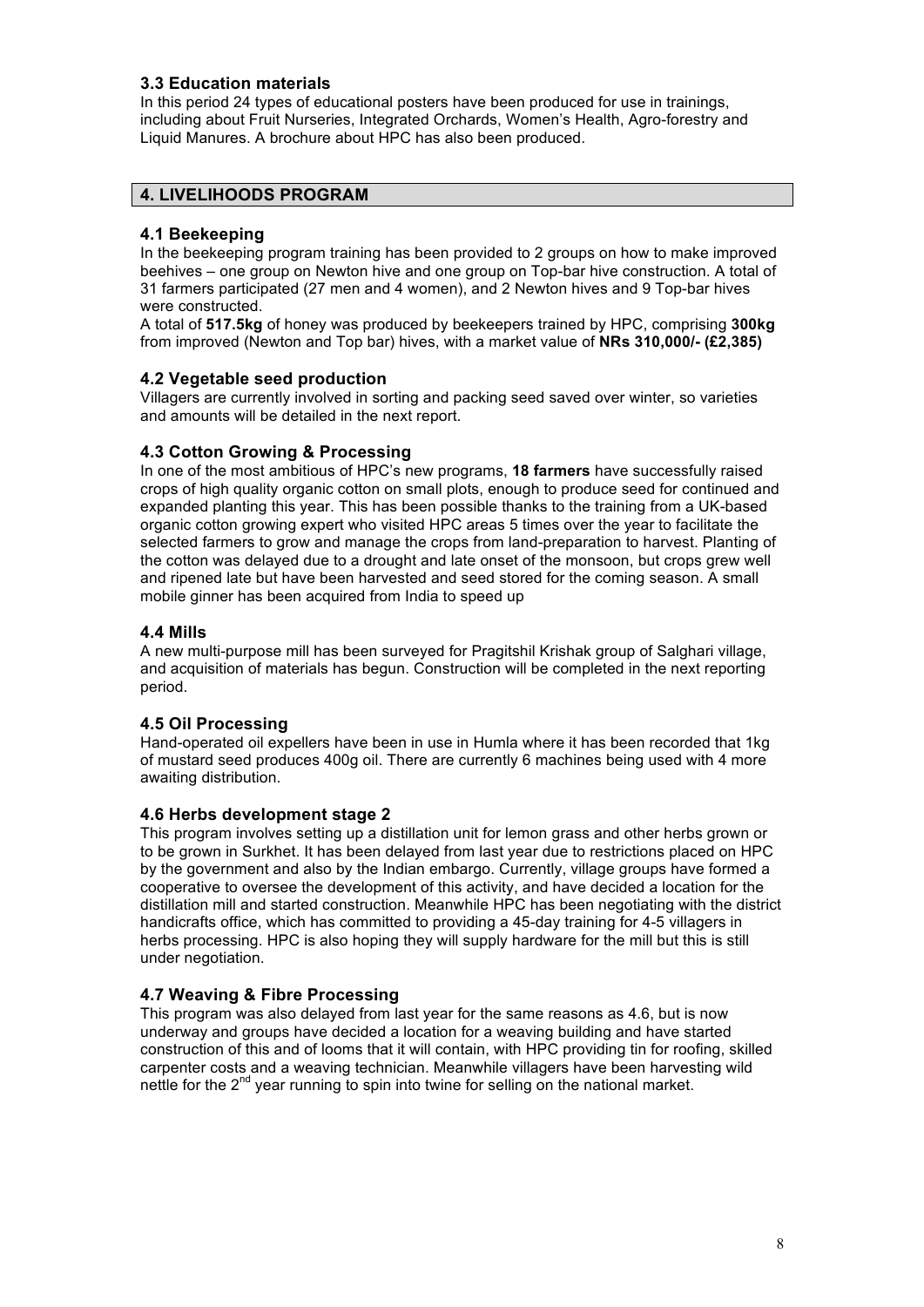## **4.8 Cold Store**

Cold stores have been constructed in Humla (see last report) and a pilot in Surkhet. Now the hot season is upon us their effectiveness will be monitored and evaluated. The diagram on the right illustrates how the cold store at Baragaun RC works, based on an original design by permaculture co-founder David Holmgren at his home in Australia. Warm air drawn up out of a black chimney constantly draws in cool air in through vents on the cool side of the store and up through racks on which food is placed, maintaining a cool air flow throughout.



## **4.9 Solar drier**

This program was also delayed from last year for the same reasons as 4.6, but is now underway and solar drying units have been acquired from Birendranagar in Surkhet, and are

being shipped to locations in HPCs working areas in both districts, where they will be tried and tested over the next few months.

#### **4.10 Apple drying Humla**

This program was also delayed from last year for the same reasons as 4.6, and as there are no apples in this season the acquisition will be done in the next period in time for the autumn apple harvest.

#### **4.11 Juice/Jam making**

Most groups in both districts have received training in juice and jam making, and have successfully made tasty products. HPC is still waiting to acquire processing hardware to enable this on a larger scale that will now happen in the next reporting period.

#### **4.12 Biogas**

As reported above the new flexi-biogas technology has been successfully established at Sunrise Farm and Baragaun RCs, with gas being produced enough to run stoves for cooking. The units will continue to be monitored for their efficacy over the next few months. Next year it is hoped to test a unit in Humla at an even higher altitude where temperature will provide a limit to gas production, and ways to passively heat the unit will be examined. The following overview of the system is provided by IFAD's ASHA project, which installed 6 systems in Surkhet and Dailekh districts.

Flexi Biogas Solutions are the cleanest, greenest, most affordable & sustainable, portable and simple to operate biogas system that is installed above the ground Level. It has been successfully piloted and promoted in several countries and piloting first time in Nepal which is introduced by the Biogas International Ltd., Kenya. It has advantages of

- *No digging required easy to install which requires only 3 hours for installation*
- *Simple operation and low maintenance*
- *Lightweight (45 kg) and portable.*
- *Durable & Robust - Prefabricated from the highest quality UV treated materials*
- *Long life span of 20 years or more*
- *No Construction required*
- *True Cross-flow digestion methodology*
- *Micro Greenhouse thermodynamic enhancement*

#### **How Does It Work**

The Flexi Biogas system is portable and expandable. It has a shorter retention period (the time it takes for organic material to break down) than fixed dome systems. Similar to an openended pillow case, it consists of a plastic digester bag housed in a greenhouse tunnel. The tunnel acts like an insulated jacket, trapping heat and keeping the temperature between 25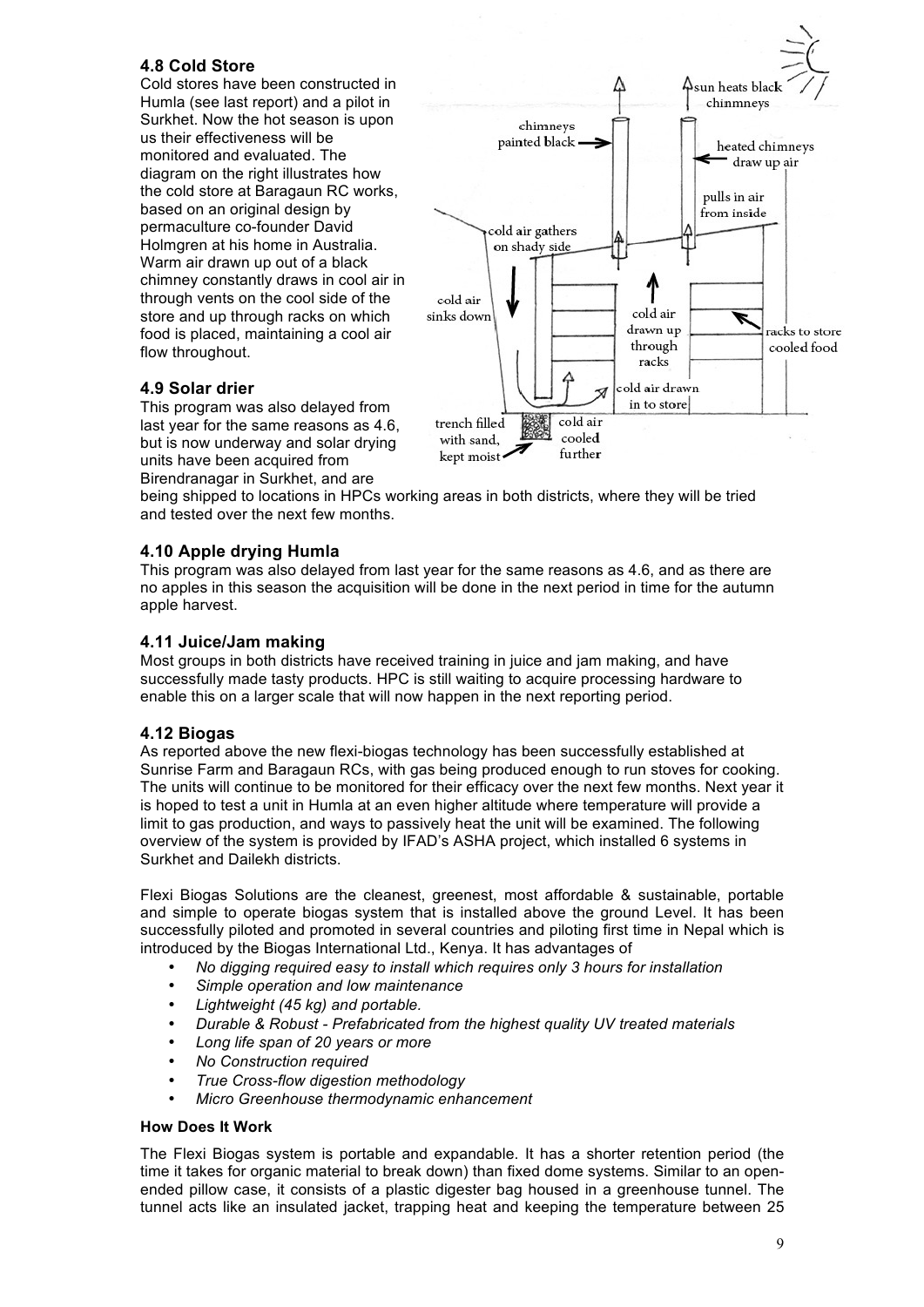and 36 degrees Celsius. The combination of the tunnel and the plastic bag increases the volume of gas production and reduces the retention time, ensuring a high rate of fermentation and gas production. As microbes digest the organic material, biogas bubbles up from the mixture, inflating the plastic bag. Sitting above the ground in the sun, the system quickly heats up, promoting rapid production of methane gas. It is then piped through a PVC tube connected to an appliance or piece of equipment such as a gas stove for cooking.

The tunnel fabric serves as an ultraviolet shield, further extending the life of the digester. During the day the tunnel captures solar radiation, increasing the temperature of the organic waste material (substrate) in the digester. Experience with Flexi systems has shown that, since the digester bag is placed above ground (and thus the volume of gas is visible), it takes farmers one week to understand how much and which materials to use in the system.

#### **4.13 Solar electric**

Lighting units with battery and solar panel have been acquired for a further **63 households** in Humla and are currently being shipped to project sites.

## **5. CAPACITY BUILDING PROGRAM**

## **5.1 Permaculture Design Course (PDC)**

The first part of the PDC was held over 7 days in April at the Resource Centre in Baragaun, Surkhet. This section focussed on building blocks of design including problems' identification, soil and water management, cropping patterns, pest management and agro-forestry. The second part of the PDC, focussing on design and including a design activity in groups, will be held in November. The PDC is specifically for those farmers aiming to become barefoot consultants, having successfully implemented a variety of techniques in their own households and communities, by giving them further design skills to increase their capacity to train others.

## **5.2 Trainers' Training**

This component was described in the previous report.

## **5.3 Organisational development**

HPC was due to receive training from its mentoring organisation Sahakari Samaj, but due to the untimely passing of founder CEO and head trainer Mr Narad Sharma in November 2016 the training has been postponed and will be held in the next reporting period.

Meanwhile HPC staff have provided 2 "**Leadership Development"** trainings to 45 group representatives comprising 16 women and 29 men of both VDCs it is working in in Surkhet (Neta and Rajena). Topics included:

- 
- 
- Community skills analysis and audit Meeting processes
- 
- Roles and responsibilities Decision making processes
- Participation Leadership skills
	-
	- Communications Monitoring and evaluation

#### **5.4 Farmers Field trips**

In March, 10 farmers (4 women, 6 men) from Humla visited HPC in Surkhet. Participants viewed activities on the Resource Centre in Baragaun, and also toured several villages in HPC's working area to meet member farmers there and see what they were doing on their land. The following table describes what they saw and where.

| <b>Place visited</b> | <b>Demonstrations viewed</b>                                         |
|----------------------|----------------------------------------------------------------------|
| Gumi (HPC            | Living fence, cuttings nursery, livestock, mulberry agro-forestry,   |
| Coordinator's home   | green manures, SRI, biogas, tree pruning, mixed vegetable growing    |
| farm)                | (polyveg), cold store                                                |
| Baragaun (HPC        | Non-cement drinking water and irrigation, community labour           |
| Centre)              | contributions, forest protection and management plan, school         |
|                      | improvement program, agro-forestry, cash crops (cardamom)            |
| Salghari             | Traditional homestead, nursery, fodder feeding method, compost       |
| Khaltakura           | Cuttings nursery, air nursery, waste water management, sprinkler     |
|                      | irrigation                                                           |
| Thulo Khaltakura     | Air nursery, sweepings pit, water management, handicrafts made       |
|                      | from local resources                                                 |
| Salkharka/Bhalim     | Potato tower (in doko/sweepings pit), plastic-lined irrigation pond, |
|                      | community building, salt lick                                        |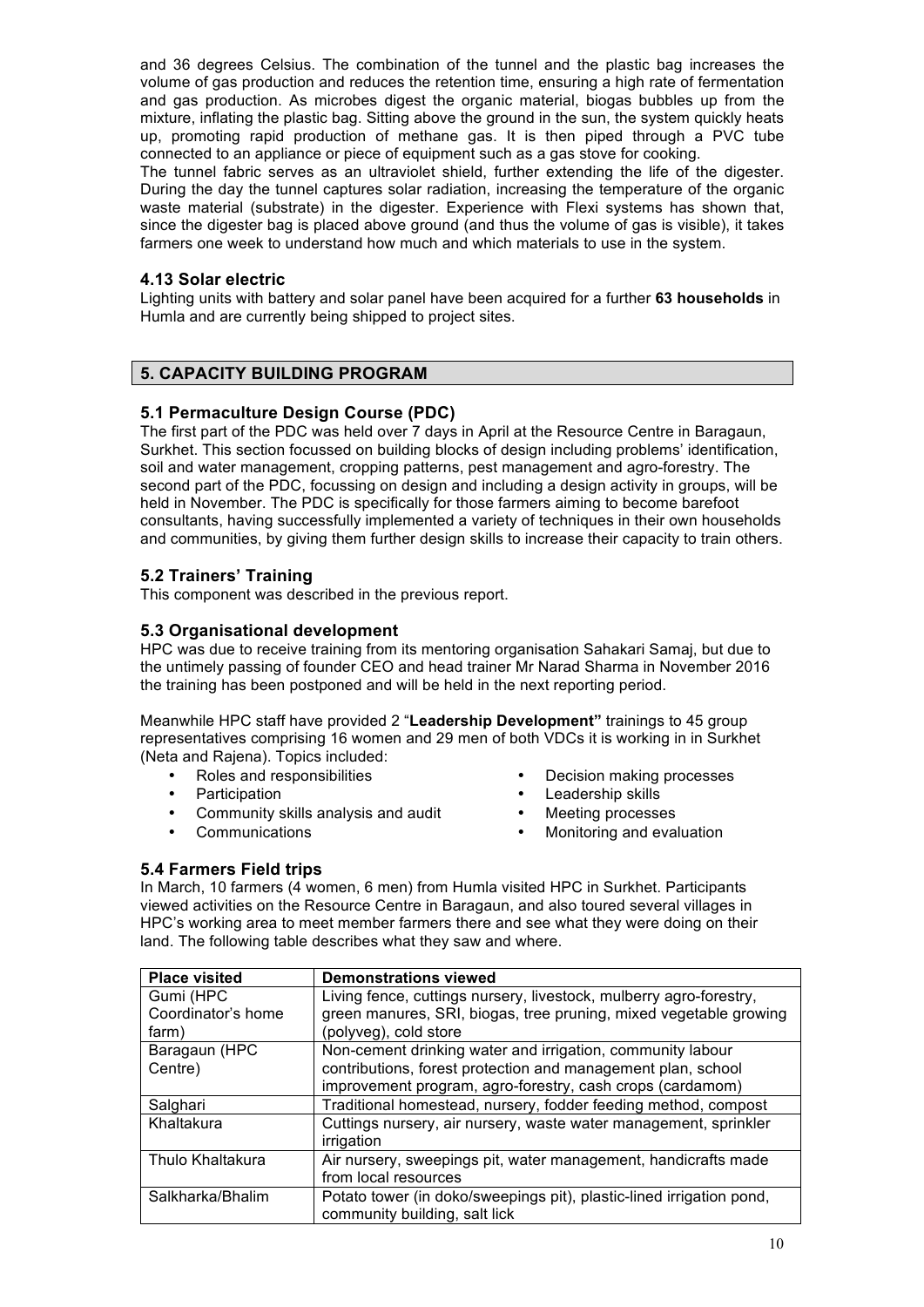| Pakhapani | Vegetable farming, improved livestock husbandry                              |
|-----------|------------------------------------------------------------------------------|
| Subbatol  | Vegetable farming, citrus orchard, vegetable seed production                 |
| Chaurgaun | Chiuri planting, nurseries, compost, integrated drinking<br>water/irrigation |
| Ghatutol  | Cardamom farming, compost                                                    |

## **5.5 Farmer-Farmer extension**

A range of activities are happening in the Farmer-to-farmer exchange program as village groups take more responsibility for planning HPC programs. Representatives of groups meet together periodically to review activities and share exchange experience. Meetings are usually held quarterly unless important issues arise in which case they are more frequent. Topics discussed centre around review and evaluation of on-going activities and planning of future programs, and stories of various techniques and approaches are shared – what's working, what's challenging.

# **5.7 Rice Breeding training**

This program is again delayed due to unavailability of chief trainer Surya Adhikari from Begnas Tal.

## **5.8 Festival**

In March HPC hosted their festival in Baragaun, that has become a 2-day annual event. Around **900 people** attended the festival. Activities included exhibitions of farmers' produce (crops, seed, livestock and handicrafts), several types of traditional dance, "Permaculture theatre", inter-schools quiz and a sports tournament including volleyball, shot put and tug of war. The HPC festival in Humla, which was made for the first time last year, will be carried out in July.

# **5.9 Cultural Program**

Staff and volunteers have continued to develop cultural shows and performances for display, but due to the elections all work has had to be suspended, and will re-start after the elections in May.

## **5.10 Video film making**

In March HPC were fortunate that Marlene, their original trainer from InsightShare in UK was in Asia and available to "drop in" to provide follow-up support in their video-making program. She spent 5 days with 8 staff and BCs from HPC with a translator. Since the first training in February 2014 HPC have made several videos about topics such as Stoves, Nutrition and Seed Saving, and have several others in process such as Liquid Manure and Agro-forestry. The team were introduced to 3 planning tools:

- the 'planning tree', combined with a 'video check-list' (a collectively planning and prioritisation

to get clarity on which videos to work on and for what reasons)

- the video production plan (to plan the production process, get clarity on video's aims, duration,

risks/sensitivities, human resources and production time required etc.)

- the video soup (to plan all the required 'ingredients' for an effective video)

The team used the check-list, video plan and video soups to prepare for the production of three videos on 'white discharge' (a women's reproductive health problem), 'grafting' and 'animal husbandry'.

As well as refining production and editing skills, the team reviewed productions to date and made plans for what videos they planned to make over the coming year.

A **You-tube playlist** of the latest videos is available to view at this link:

https://www.youtube.com/playlist?list=PLUtvIa4Yp5ymtgLYCxZnGISf6FCsKgmV

## **Community contributions**

Community contributions to activities in Surkhet and Humla show a total contribution of **1379 person days** with a monetary value of **NRs 413,700/- (GB£3180).** Activities include maintaining community infrastructure (paths, drinking water, irrigation, mills, schools, health post and community learning centres), and direct contributions to HPC programs such as porterage of solar equipment, and construction of PLC classrooms.